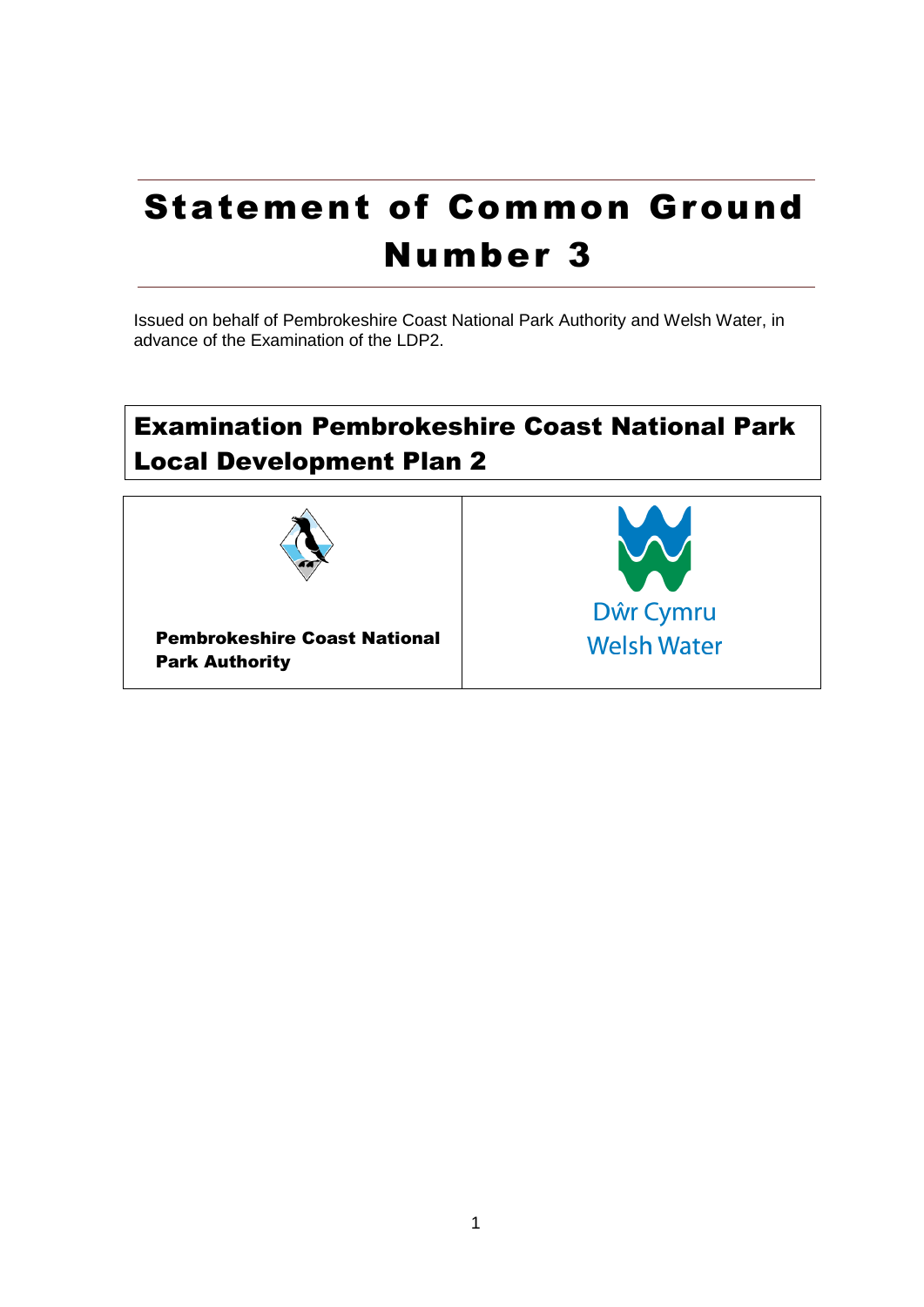## Why was this Statement of Common Ground prepared?

- 1. The Local Development Plan Manual August 2015 advises:
	- a) '6.4.2.18 Agreeing with key infrastructure providers a 'statement of common ground' that can be refined as work on the plan progresses can be a useful way to evidence commitment and deliverability.'
	- b) '7.5.1.1 Where there are strategic and/or substantial objections to the deposit plan, or ones from statutory consultees, the LPA may wish to discuss further with the respondent(s), whether they will reconsider their objection, and which aspects can be agreed in order to narrow the disagreement to its essentials. Including areas of agreement/disagreement with substantive objectors, which may include a compromise position, in a "statement of common ground" for the Inspector would be helpful at this stage. Any subsequent contact with respondents should be identified in the consultation database.'
- 2. This Statement of Common Ground is in pursuance of the aim set out in 'a'.
- 3. This is a joint statement produced by Welsh Water and the Pembrokeshire Coast National Park Authority (PCNPA) to consider deliverability of the Local Development Plan 2 (LDP) allocations.
- 4. It provides an overview of Welsh Water's role as a statutory undertaker in the planning process, capital investment and an update in terms of the capability of the serving water and sewerage infrastructure to accommodate the allocated growth proposed.

#### **Welsh Water's Statutory Duties**

- 5. Welsh Water is the statutory water and sewerage undertaker that supplies over three million people in Wales and some adjoining parts of England. Owned by Glas Cymru, a single purpose company with no shareholders, it is run solely for the benefit of customers.
- 6. Welsh Water, on behalf of customers and in line with the principal responsibilities as set out under Section 37 (water) and 94 (sewerage) of the Water Industry Act 1991 (as amended), owns, operates, maintains, improves and extends the system of public sewers, water mains and associated apparatus together with treatment works and pumping stations and has corresponding statutory duties to ensure effectual drainage and for making available supplies of water.
- 7. Welsh Water is very clear that supporting development is a primary objective, alongside the core purposes to deliver effective sanitation and safe drinking water to customers. In seeking to support growth Welsh Water rely heavily on the planning system to ensure that adequate infrastructure is in place (and in time) to serve development. This is reflected in national planning guidance and in the importance attributed to involvement as a specific consultee in the LDP and statutory consultee in the planning application process. Welsh Water is therefore reliant on Local Planning Authorities, through the development management process to appropriately safeguard assets and therefore customers and the environment.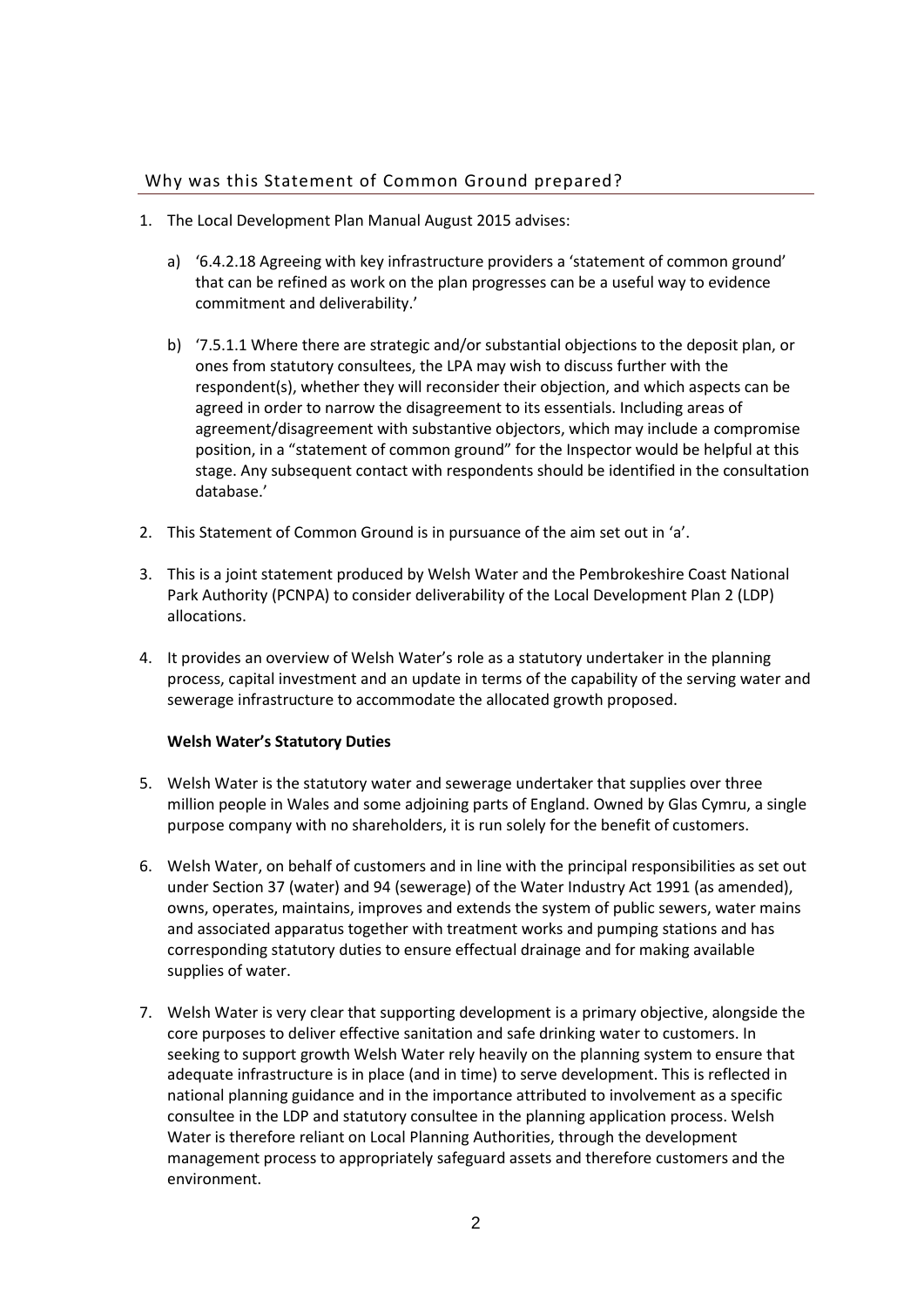#### **Welsh Water Capital Investment for Growth and New Development**

- 8. Capital investment in water and sewerage infrastructure is managed in 5 year Asset Management Plans (AMP). AMP5 ran from April 2010 to March 2015, the current AMP, AMP 6, runs from April 2015 to March 2020 and AMP7 will run from April 2020 to March 2025. The AMP, along with delivering essential investment in infrastructure from an operational and maintenance perspective, seeks to ensure appropriate large scale investment is undertaken to provide capacity for new development and growth.
- 9. The AMP programme is funded via the revenue received through annual customer bills paying for the water and / or sewerage services. A key consideration as part of this is to ensure that customers' bills are affordable to them which is approved by the independent regulator Ofwat. This creates a natural tension with the level of investment that can be supported in any particular AMP period. Unsurprisingly therefore, Welsh Water have to prioritise the funding available to ensure it is used in the most appropriate way, but the not for profit status results in further infrastructure investment than if there were shareholders.
- 10. The Business Plan for AMP7 has already been submitted to Ofwat, with final determination expected in late 2019/early 2020. Schemes to accommodate the growth proposed in the LDP2 are therefore being considered for inclusion within AMP7, however there is a balance to be had.
- 11. As can be appreciated, Welsh Water's operational area covers all 25 Welsh LPAs as well as the whole of the English County of Herefordshire, and parts of some other bordering English LPAs. As such, a cost/benefit analysis needs to be undertaken to determine what schemes are the most feasible and affordable to undertake given that a balance needs to be struck with day-to-day operational investment and the need to ensure that customer bills remain affordable.
- 12. Where no scheme is proposed in the AMP, developers are able to accelerate the provision of reinforcement works themselves via the requisition provisions of the Water Industry Act (WIA) 1991 (see Appendix 2) or via Planning Obligation Agreements under the TCPA 1990. It should be noted that the requisition provision of the WIA 1991 only applies to water and sewerage network reinforcement works. Funding to deliver reinforcement works at a Waste Water Treatment Works (WWTW) can be delivered via Section 106 of the Town and Country Planning Act 1990.

#### **Welsh Water infrastructure capacity**

- 13. PCNPA and Welsh Water have worked collaboratively throughout the LDP2 process to date, and as such the capacity of infrastructure has fed into each stage of the process.
- 14. Having reviewed the proposed allocations, Welsh Water consider that there are no insurmountable infrastructure constraints that would affect site deliverability.
- 15. As can be seen in Appendix 1 below, some of the allocations will require off-site works in order to connect to the existing networks however this is a standard pre-requisite of development particularly in more rural locations, and as such will not hinder site deliverability.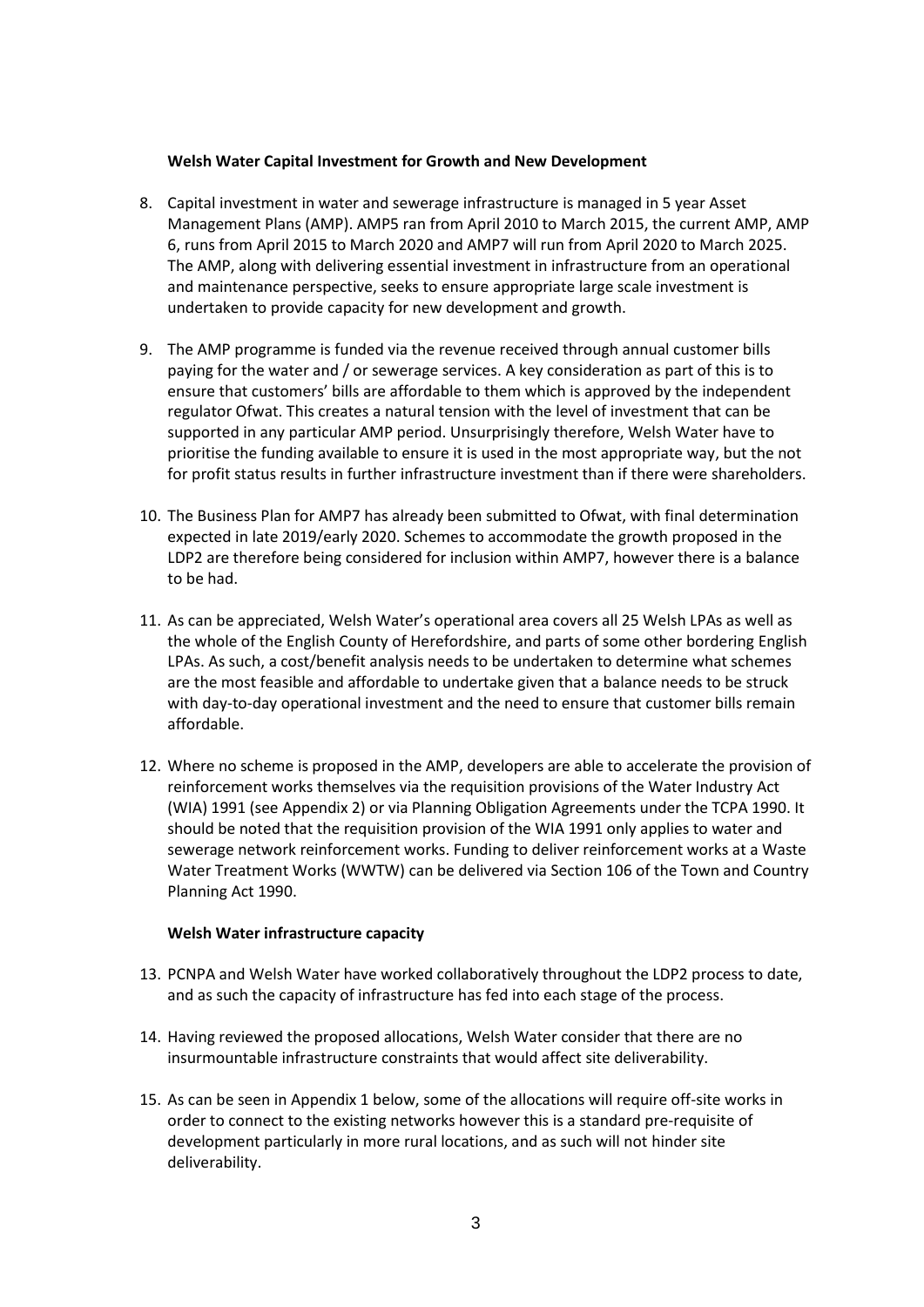- 16. For some of the larger allocations, hydraulic modelling assessments of the water/sewerage network and developer impact assessments of the wastewater treatment works (WwTW) will be required with the developer then funding the necessary reinforcement works to accommodate their site. Again, for the allocations where these reinforcement works are required, their undertaking should not affect site deliverability.
- 17. In conclusion, Welsh Water consider that a combination of reinforcement works through the business' own capital investment, developer contributions via section 106 agreements and the requisition process can ensure that the allocations are delivered within the plan period and likely within 5 years following adoption of the LDP2.
- 18. Appendix 1 of this Statement provides Welsh Water's most recent update in terms of the capability of the existing infrastructure to accommodate the proposed allocations.
- 19. Welsh Water are happy to attend the LDP2 Examination Hearing Sessions to support the LPA and provide further information on the deliverability of the allocations, together with any updates that are required.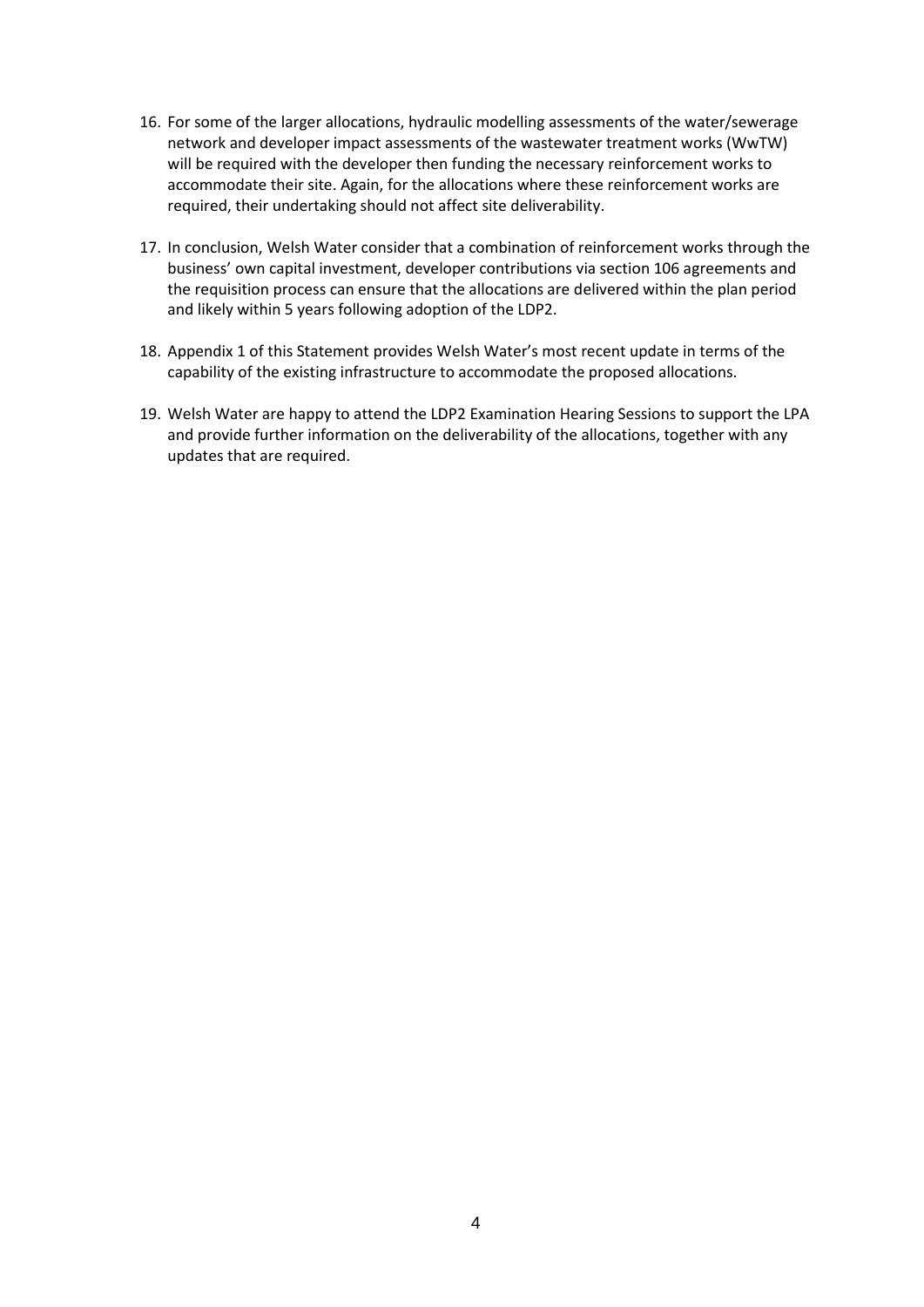#### **Appendix 1**

- Based on an anticipated adoption date of late 2019, the remainder of the LDP plan period up to 2031 will be over two of Welsh Water's Capital Investment Programmes (AMP7 – 2020-2025 and AMP8 – 2025-2030). Should reinforcement works be required at a Wastewater Treatment Works WwTW), or water supply/public sewerage networks, investment schemes will be considered for inclusion within these future AMP programmes.
- Alternatively, developers can fund any necessary reinforcement works themselves by firstly undertaking a Developer Impact Assessment (DIA) and subsequently funding any works via a planning obligation.
- Where development would result in our infrastructure reaching capacity with regard to the water supply or public sewerage network, developers may need to firstly undertake a Hydraulic Modelling Assessment (HMA) and subsequently fund any required works via the requisition provisions of the Water Industry Act 1991.
- If assets need to be laid over private land (offsite works), developers can serve a requisition notice on Welsh Water to undertaken the works, the cost of which can be offset by the income generated from the development over a period of 12 years, with a contribution required if the income falls short of the cost.
- Where there are assets crossing the site, protection measures will be required in the form of an easement width or diversion in order to maintain the integrity of the asset and allow for access if required. This will be at the developer's cost.
- The comments are subject to change as the LDP progresses.
- The LPA may wish to contact their Environmental Health Department for their views on whether there is the potential for odour nuisance on proposed allocations that are in close proximity to our Waste Water Treatment Works (WwTW) or Sewage Pumping Stations (SPS).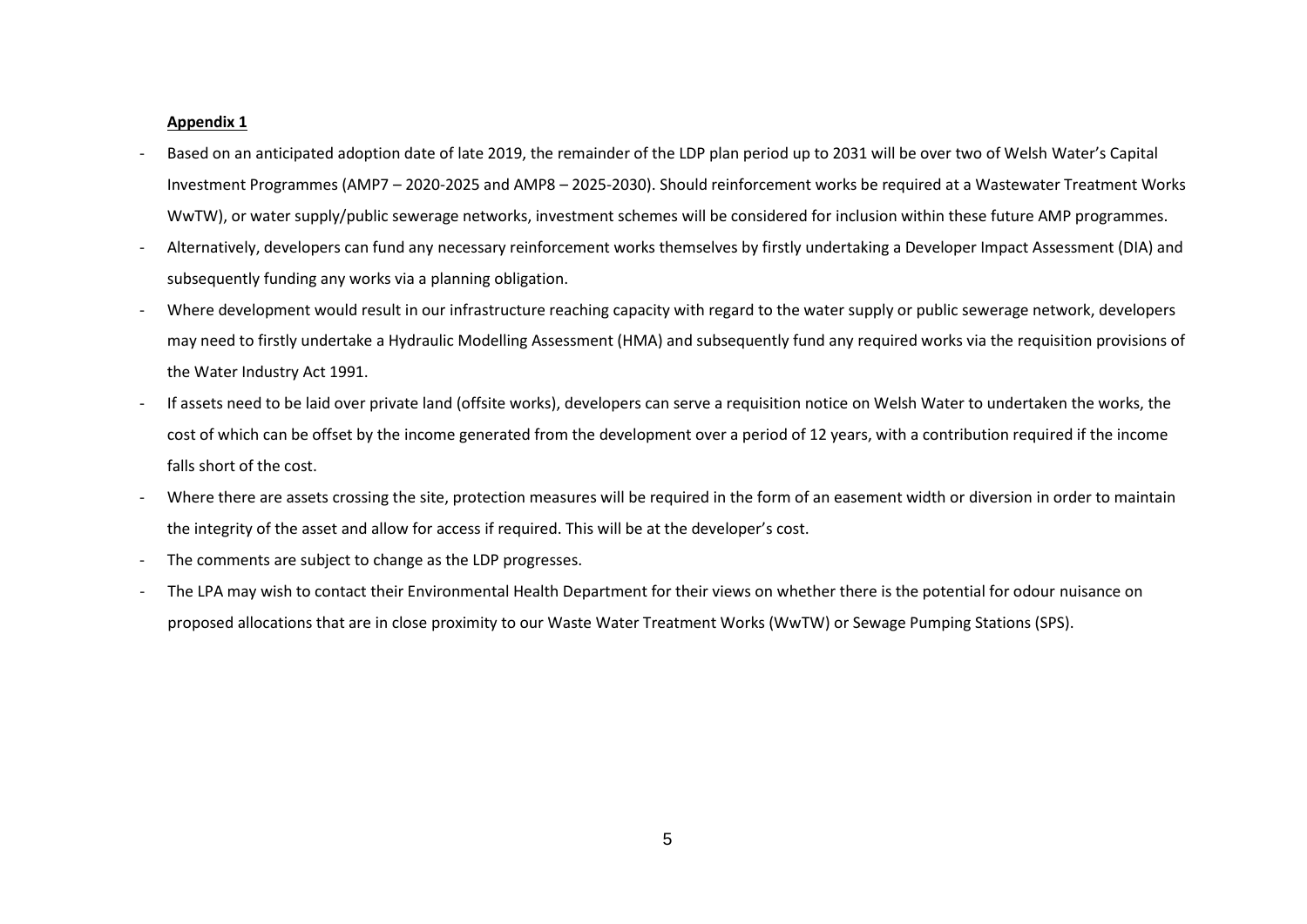| <b>Site</b>                   | No. of       | <b>Water Supply</b>                   | Sewerage                          | <b>Wastewater Treatment Works</b> |
|-------------------------------|--------------|---------------------------------------|-----------------------------------|-----------------------------------|
|                               | <b>Units</b> |                                       |                                   | (WwTW)                            |
| HA1 - North of Feidr Eglwys,  | 35           | Extant planning consent               |                                   |                                   |
| Newport                       |              |                                       |                                   |                                   |
| HA2 - Parrog Yard & Pottery   | 12           | Extant planning consent               |                                   |                                   |
| Site, Newport                 |              |                                       |                                   |                                   |
| HA3 - Land North of the       | 15           | No issues in providing a supply of    | No issues in the public sewerage  | No issues in Newport WwTW         |
| <b>Business Park, Newport</b> |              | clean water to this site, though      | network accommodating the foul-   | accommodating the foul-only flows |
|                               |              | offsite mains will be required.       | only flows from this site, though | from this site.                   |
|                               |              |                                       | offsite sewers will be required.  |                                   |
| HA4 - Land at Sandy Hill,     | 68           | No issues in providing a supply of    | No issues in the public sewerage  | No issues in Tenby WwTW           |
| Saundersfoot                  |              | clean water to this site. The site is | network accommodating the foul-   | accommodating the foul-only flows |
|                               |              | crossed by an 8" distribution water   | only flows from this site.        | from this site.                   |
|                               |              | main for which protection             |                                   |                                   |
|                               |              | measures will be required in the      |                                   |                                   |
|                               |              | form of an easement width or          |                                   |                                   |
|                               |              | diversion.                            |                                   |                                   |
| HA5 - North of Whitlow,       | 54           | No issues in providing a supply of    | No issues in the public sewerage  | No issues in Tenby WwTW           |
| Saundersfoot                  |              | clean water to this site.             | network accommodating the foul-   | accommodating the foul-only flows |
|                               |              |                                       | only flows from this site, though | from this site.                   |
|                               |              |                                       | offsite sewers will be required.  |                                   |
| HA6 - Penny Farm,             | 36           | No issues in providing a supply of    | No issues in the public sewerage  | No issues in Tenby WwTW           |
| Saundersfoot                  |              | clean water to this site, though      | network accommodating the foul-   | accommodating the foul-only flows |
|                               |              | offsite mains will be required.       | only flows from this site, though | from this site.                   |
|                               |              |                                       | offsite sewers will be required.  |                                   |
| HA7 - West of Glasfryn Road,  | 90           | It is unlikely that a supply of water | No issues in the public sewerage  | St Davids WwTW is at capacity,    |
| <b>St Davids</b>              |              | can be made to this site without      | network accommodating the foul-   | therefore the developer will need |
|                               |              | causing detriment to existing         | only flows from this site, though | to fund a Developer Impact        |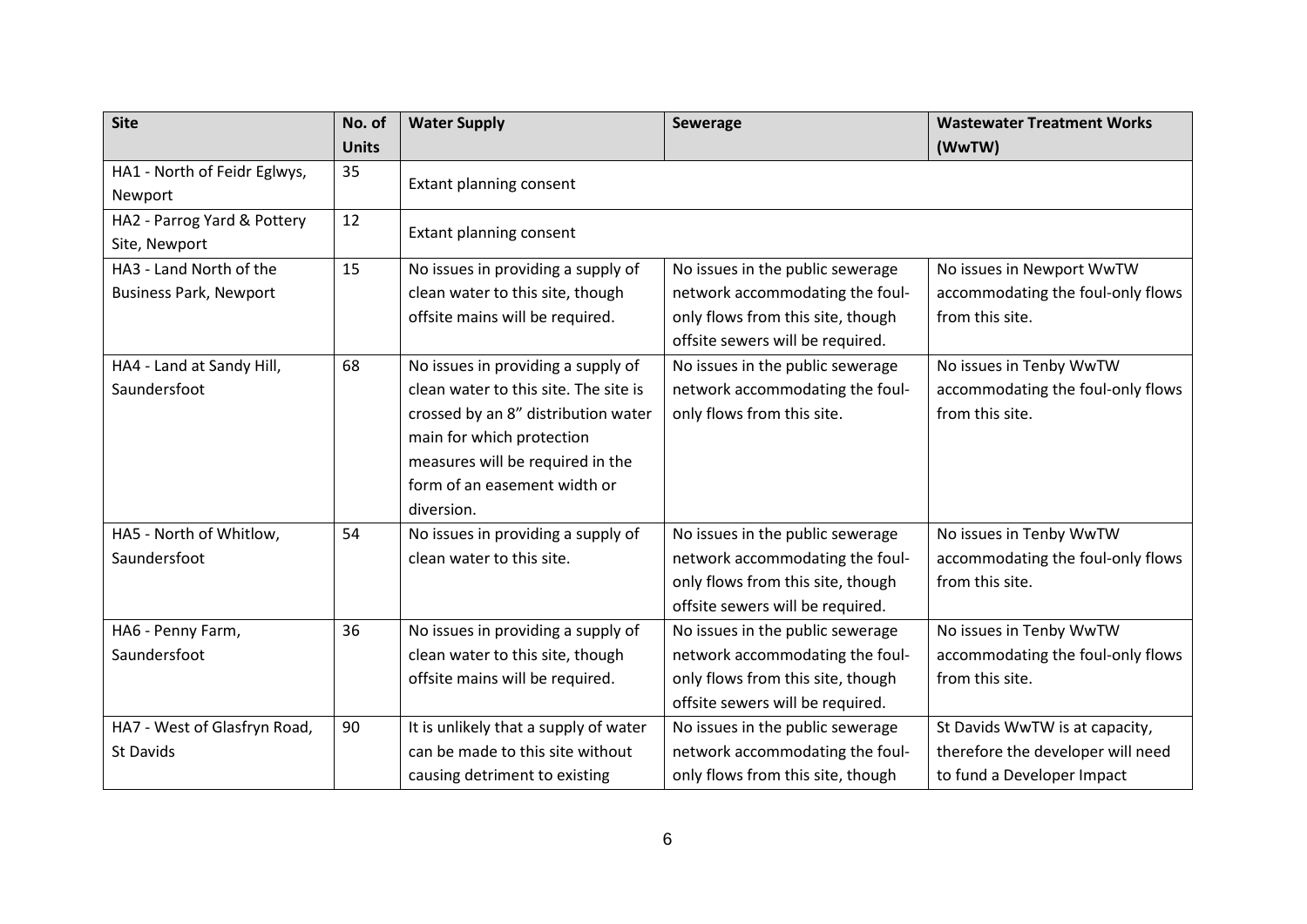|                               |    | customers, as such the developer   | offsite sewers will be required.         | Assessment to assess the impact    |
|-------------------------------|----|------------------------------------|------------------------------------------|------------------------------------|
|                               |    |                                    |                                          |                                    |
|                               |    | will need to fund a Hydraulic      |                                          | on the WwTW, and fund any          |
|                               |    | Modelling Assessment to assess     |                                          | subsequent reinforcement works,    |
|                               |    | the impact on the network, and     |                                          | should they wish to bring the site |
|                               |    | fund any subsequent                |                                          | forward in advance of our future   |
|                               |    | reinforcement works.               |                                          | Regulatory Investment.             |
|                               |    |                                    |                                          |                                    |
|                               |    | The site is crossed by a 6"        |                                          |                                    |
|                               |    | distribution water main for which  |                                          |                                    |
|                               |    | protection measures will be        |                                          |                                    |
|                               |    | required in the form of an         |                                          |                                    |
|                               |    | easement width or diversion.       |                                          |                                    |
| HA8 - South of Driftwood      | 10 |                                    |                                          |                                    |
| Close, Broad Haven            |    | Extant planning consent            |                                          |                                    |
| HA9 - NE & SE of Marine Road, | 94 | No issues in providing a supply of | It is unlikely that sufficient capacity  | Walton West WwTW is at capacity,   |
| <b>Broad Haven</b>            |    | clean water to this site, though   | exists in the public sewerage            | therefore the developer will need  |
|                               |    | offsite mains will be required.    | network to accommodate the foul-         | to fund a Developer Impact         |
|                               |    |                                    | only flows from this site, as such       | Assessment to assess the impact    |
|                               |    |                                    | the developer will need to fund a        | on the WwTW, and fund any          |
|                               |    |                                    | <b>Hydraulic Modelling Assessment to</b> | subsequent reinforcement works,    |
|                               |    |                                    | assess the impact on the network,        | should they wish to bring the site |
|                               |    |                                    | and fund any subsequent                  | forward in advance of our future   |
|                               |    |                                    | reinforcement works.                     | Regulatory Investment.             |
| HA10 - Opposite Bush Terrace, | 38 | No issues in providing a supply of | No issues in the public sewerage         | No issues in Tenby WwTW            |
| Jameston                      |    | clean water to this site.          | network accommodating the foul-          | accommodating the foul-only flows  |
|                               |    |                                    | only flows from this site, though        | from this site.                    |
|                               |    |                                    | offsite sewers will be required.         |                                    |
| HA11 - West of the Green,     | 10 | No issues in providing a supply of | No issues in the public sewerage         | No issues in Tenby WwTW            |
| Lydstep                       |    | clean water to this site.          | network accommodating the foul-          | accommodating the foul-only flows  |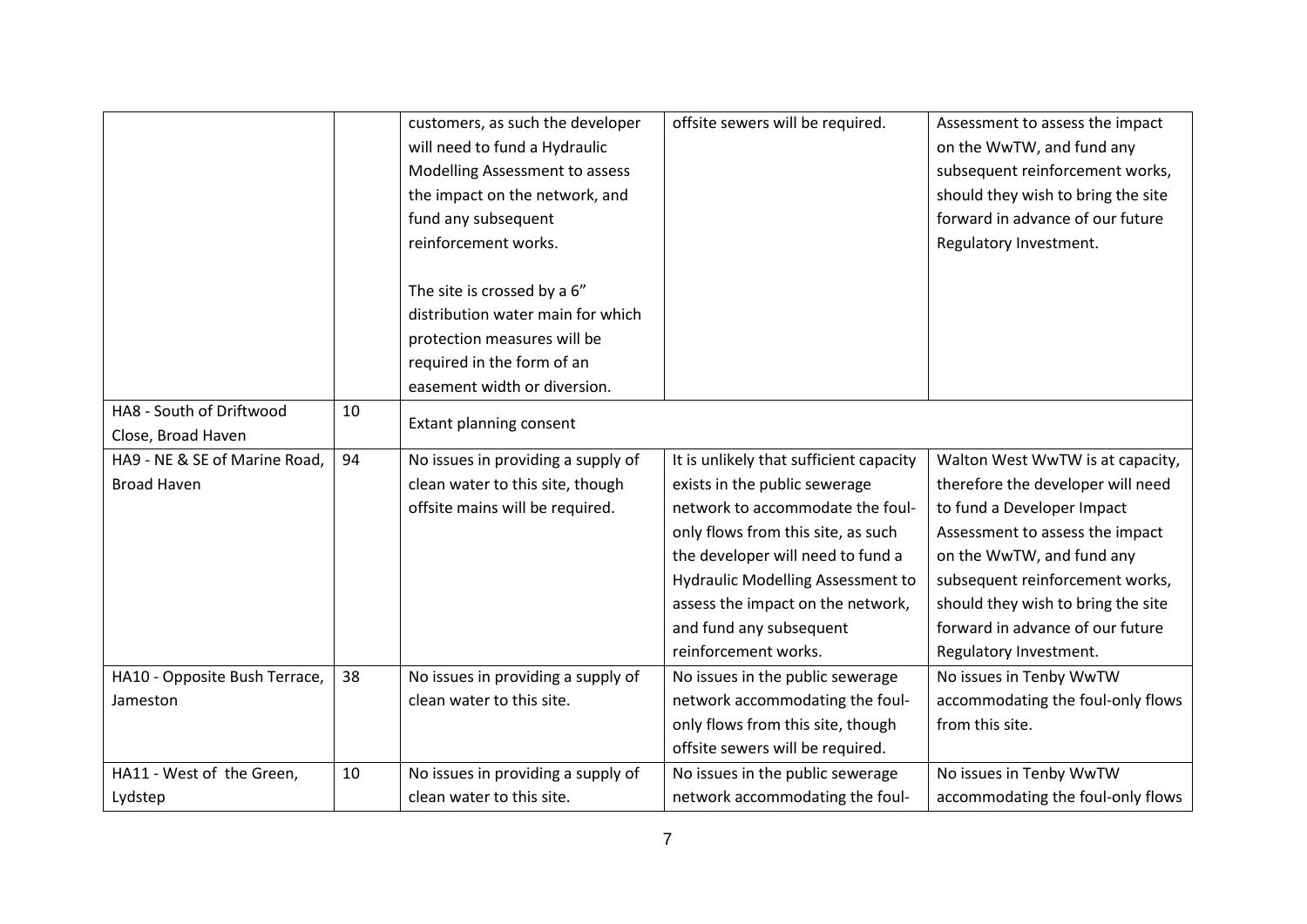|                               |                |                                    | only flows from this site, though  | from this site.                   |
|-------------------------------|----------------|------------------------------------|------------------------------------|-----------------------------------|
|                               |                |                                    | offsite sewers will be required.   |                                   |
| HA12 - Field Opp Manorbier    | 23             | Extant planning consent            |                                    |                                   |
| VC School, Manorbier Station  |                |                                    |                                    |                                   |
| HA13 - Glasfryn Field, Square | $\overline{7}$ | No issues in providing a supply of | No issues in the public sewerage   | No issues in Trefin WwTW          |
| & Compass                     |                | clean water to this site.          | network accommodating the foul-    | accommodating the foul-only flows |
|                               |                |                                    | only flows from this site, though  | from this site.                   |
|                               |                |                                    | extensive offsite sewers will be   |                                   |
|                               |                |                                    | required.                          |                                   |
| HA14 - Land adj to Bryngolau, | 10             | No issues in providing a supply of | No issues in providing a supply of | No issues in Trefin WwTW          |
| Square & Compass              |                | clean water to this site.          | clean water to this site.          | accommodating the foul-only flows |
|                               |                |                                    | The site is traversed by a 150mm   | from this site.                   |
|                               |                |                                    | foul sewer for which protection    |                                   |
|                               |                |                                    | measures will be required in the   |                                   |
|                               |                |                                    | form of an easement width or       |                                   |
|                               |                |                                    | diversion.                         |                                   |
| HA15 - Adj to the School, St  | 13             | Extant planning consent            |                                    |                                   |
| <b>Ishmaels</b>               |                |                                    |                                    |                                   |
| HA16 - Land off Cefn Gallod,  | 10             | No issues in providing a supply of | No issues in providing a supply of | No issues in Trefin WwTW          |
| Trefin                        |                | clean water to this site.          | clean water to this site.          | accommodating the foul-only flows |
|                               |                |                                    |                                    | from this site.                   |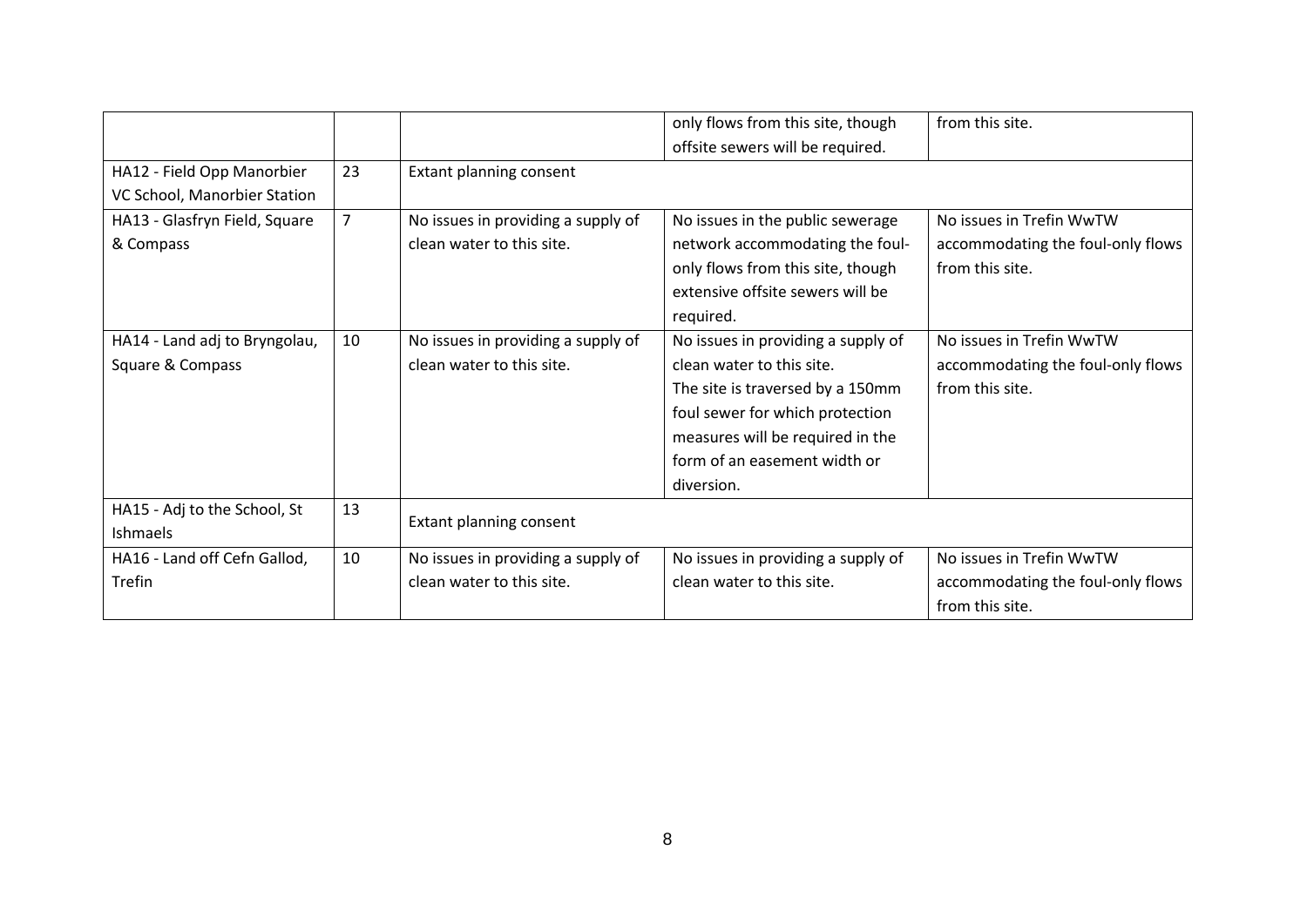### **Appendix 2: An explanation of the Requisition provisions of the Water Industry Act 1991**

Water mains and/or sewers required for any potential development can be acquired through the requisition provisions of sections 41-44 (water) and 98-101 (sewerage) of the Water Industry Act 1991 (as amended). Welsh Water, as the statutory water and sewerage undertaker, has a duty under the WIA91 to comply with a requisition notice (subject to the entitlement) served for the provision of a new water main or sewer and/or associated apparatus which is required for domestic purposes only.

Developers usually serve notice when requiring assets to be laid over private land. A water and sewerage undertaker has the power to lay pipes through private land, subject to relevant procedure, whereas the developer has not unless it can be negotiated with the landowner. Once the requisitioned asset is constructed and commissioned, the asset will be owned by Welsh Water who will be responsible for its future operation and maintenance.

The benefit to a developer of being able to use the requisition process is that the cost of a scheme is offset by the income generated to Welsh Water through customer bills from the development over a period of 12 years. All network infrastructure provided by requisitioning is funded by the new customers who live on the new development via the annual charges they pay for water and sewerage services. The developer only pays a contribution where any shortfall arises on each anniversary over a 12 year period between the capital and borrowing costs for providing the requisition scheme compared to the annual revenue expected / actually received from customers.

Should the income that Welsh Water receives be greater than the cost of the scheme, then there is a nil contribution from the developer. Conversely, should the income received fall short of the scheme cost, a developer would be required to make up the shortfall.